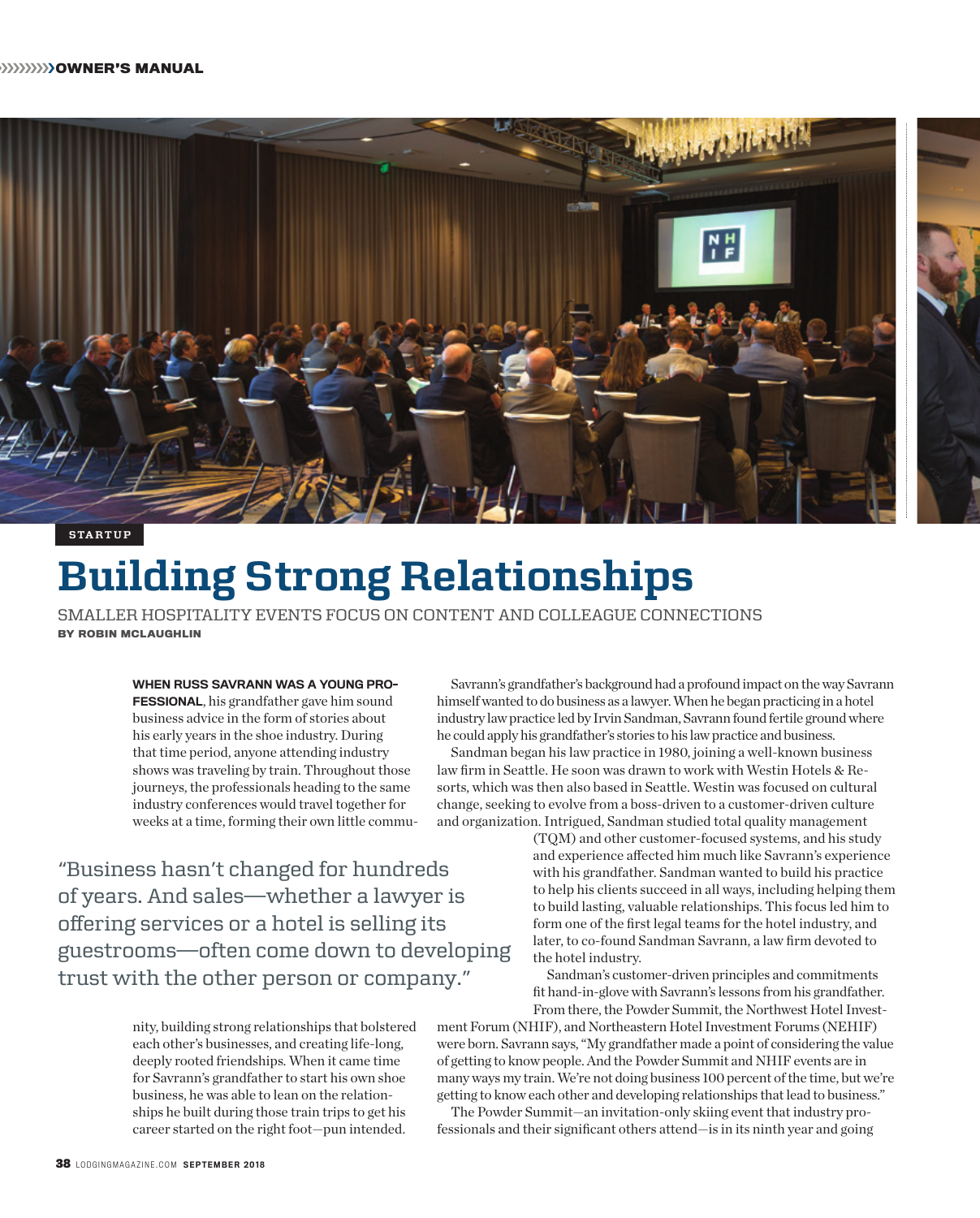

strong. NHIF and NEHIF are regional conferences that occur in the fall and spring. NHIF has been recurring in Seattle for eight years and has become the who's who for those who have or seek a hotel presence in the Northwest. NEHIF is bringing the same platform to the Northeast. It held its first spring event this past May and will have its first fall event in November of this year in Boston.

The Powder Summit began when Savrann realized that while there is value in the bigger conferences, the networking tends to be exchanges of business cards for later follow-up. Savrann says, "Although you meet with a lot of people during the big conferences, you don't get to really know the people you're meeting. It's like speed dating. There's also value in getting to know a few people really well, as opposed to knowing many people superficially. The Powder Summit was conceived specifically to allow industry professionals and their partners to enjoy a more socially inclusive, intimate networking event while still achieving business objectives."

Sandman brought many of these same principles to NHIF's suit-and-tie setting. Sandman says, "At the large hotel confer-

ences, there are only about 100 people you'd really like to meet and get to know, but it's sometimes hard to find them among the 2,000-plus attendees. Our objective in forming NHIF was to give back to our clients and contacts by helping them build valuable relationships. To accomplish this, NHIF is an invitation-only, membership event for principals and executives of hotel compa-



**MAKING CONNECTIONS** (ABOVE LEFT & CENTER) Attendees get to know each other at a NHIF event. (ABOVE RIGHT) Bonding over cowboy hats at the Powder Summit in Vail, Colo.

nies and industry stakeholders, all of whom are valuable contacts for hotel development, investment, and portfolio expansion."

"Business hasn't changed for hundreds of years," Savrann says. "And sales—whether a

lawyer is offering services or a hotel is selling its guestrooms—often come down to developing trust with the other person or company. They trust you with the most important resources they have, their business and their money. It's hard to develop a real relationship in a 15- to 30-minute meeting twice a year."

After nine years, the Powder Summit, which hosts a maximum of 50 people, has reached the point that Savrann and his firm always hoped that it would. He describes, "We have created a community of dear friends within the industry. It has evolved from being almost exclusively focused on hotel development to a broader range of the industry at large, which has added value for everybody."

The NHIF and NEHIF forums are geographically based, but national in flavor. Sandman says, "Although there is a geographic element to our forums, every significant hotel company has an interest in every major region in the country. As a result, the geography presents an occasion to meet, but the meetings bring together a national, high-level membership."

Sandman also designed the forums to be respectful of members' time

"We have created a community of dear friends within the industry. It has evolved from being almost exclusively focused on hotel development to a broader range of the industry at large, which has added value for everybody." **Russ Savrann,** Principal, Sandman Savrann

and money. "While larger conferences last a few days, our forums only last around four hours and are priced from \$75 to \$125, depending on the event. The forums usually begin with a reception at 4 p.m., move to a single, high-value program, and conclude with a closing reception. They give our members the opportunity to meet and connect in the region, and the members then have the flexibility to schedule their own one-on-one meetings around the time of the event."

While the larger conferences will always have their place in the hotel industry, small-